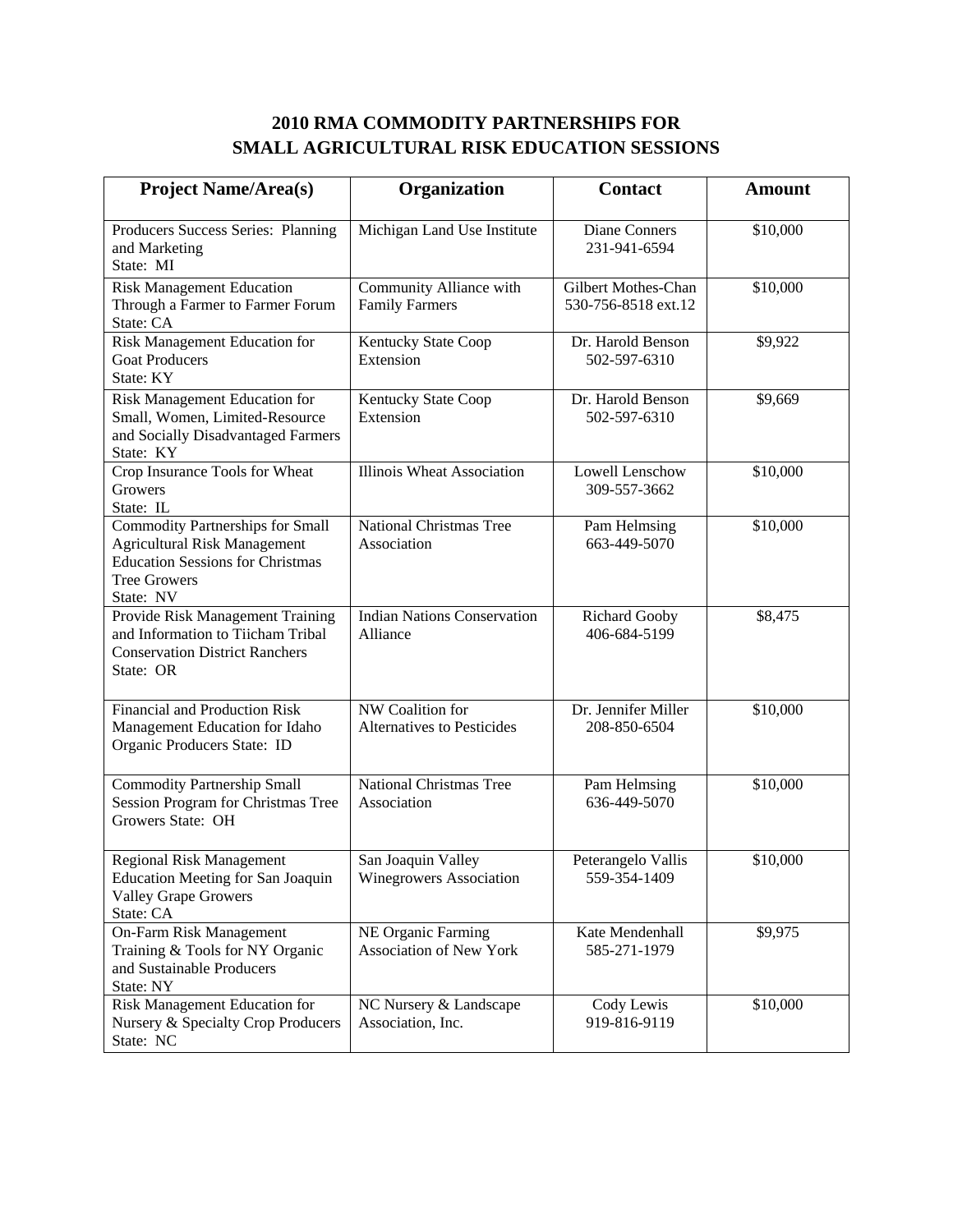| Risk Management Training and<br>Information for Rocky Boy's Tribal<br><b>Conservation District Farmers and</b><br>Ranchers<br>State: MT                   | <b>Indian Nations Conservation</b><br>Alliance                | <b>Richard Gooby</b><br>406-684-5199 | \$6,259  |
|-----------------------------------------------------------------------------------------------------------------------------------------------------------|---------------------------------------------------------------|--------------------------------------|----------|
| Risk Management Training and<br>Information to Haulapai Tribal<br><b>Conservation District Ranchers</b><br>State: AZ                                      | <b>Indian Nations Conservation</b><br>Alliance                | <b>Richard Gooby</b><br>406-684-5199 | \$10,000 |
| Developing On-Line Tools to Aid<br>Dairy Farmers through the<br><b>Generational Business Transition</b><br>Process<br>State: VT                           | University of Vermont and<br><b>State Agriculture College</b> | Julie Macy<br>802-656-1325           | \$10,000 |
| CSA and Farmers Market Training<br>and Education for Mountain<br>Farmers<br>State: NC                                                                     | Appalachian Sustainable<br><b>Agriculture Project</b>         | Charlie Jackson<br>828-236-1282      | \$10,000 |
| Risk Management Training and<br>Information for Fort Belknap Indian<br><b>Community Conservation District</b><br><b>Farmers and Ranchers</b><br>State: MT | <b>Indian Nations Conservation</b><br>Alliance                | <b>Richard Gooby</b><br>406-684-5199 | \$9,988  |
| Managing Cattle Price Risk in South<br>Dakota<br>State: SD                                                                                                | South Dakota State<br>University                              | James J. Doolittle<br>605-688-5113   | \$10,000 |
| Providing Risk Management<br>Training and Information to Colville<br><b>Tribal Conservation District</b><br><b>Farmers and Ranchers</b><br>State: WA      | <b>Indian Nations Conservation</b><br>Alliance                | <b>Richard Gooby</b><br>406-684-5199 | \$10,000 |
| <b>Practical Risk Management</b><br><b>Strategies for Organic Vegetable</b><br>Farmers<br>State: AR                                                       | Southern Sustainable Ag<br><b>Working Group</b>               | Jim Lukens<br>479-422-5831           | \$9,966  |
| <b>Swine Risk Management Training</b><br>for Women<br>State: IA                                                                                           | Iowa State University of<br>Science and Technology            | Sara Jane Oftelie<br>515-294-5225    | \$10,000 |
| Connecting the Generations of<br>Native American Farmers and<br>Ranchers<br>State: NM                                                                     | RightRisk, LLC                                                | Jeffrey Tranel<br>719-251-0990       | \$10,000 |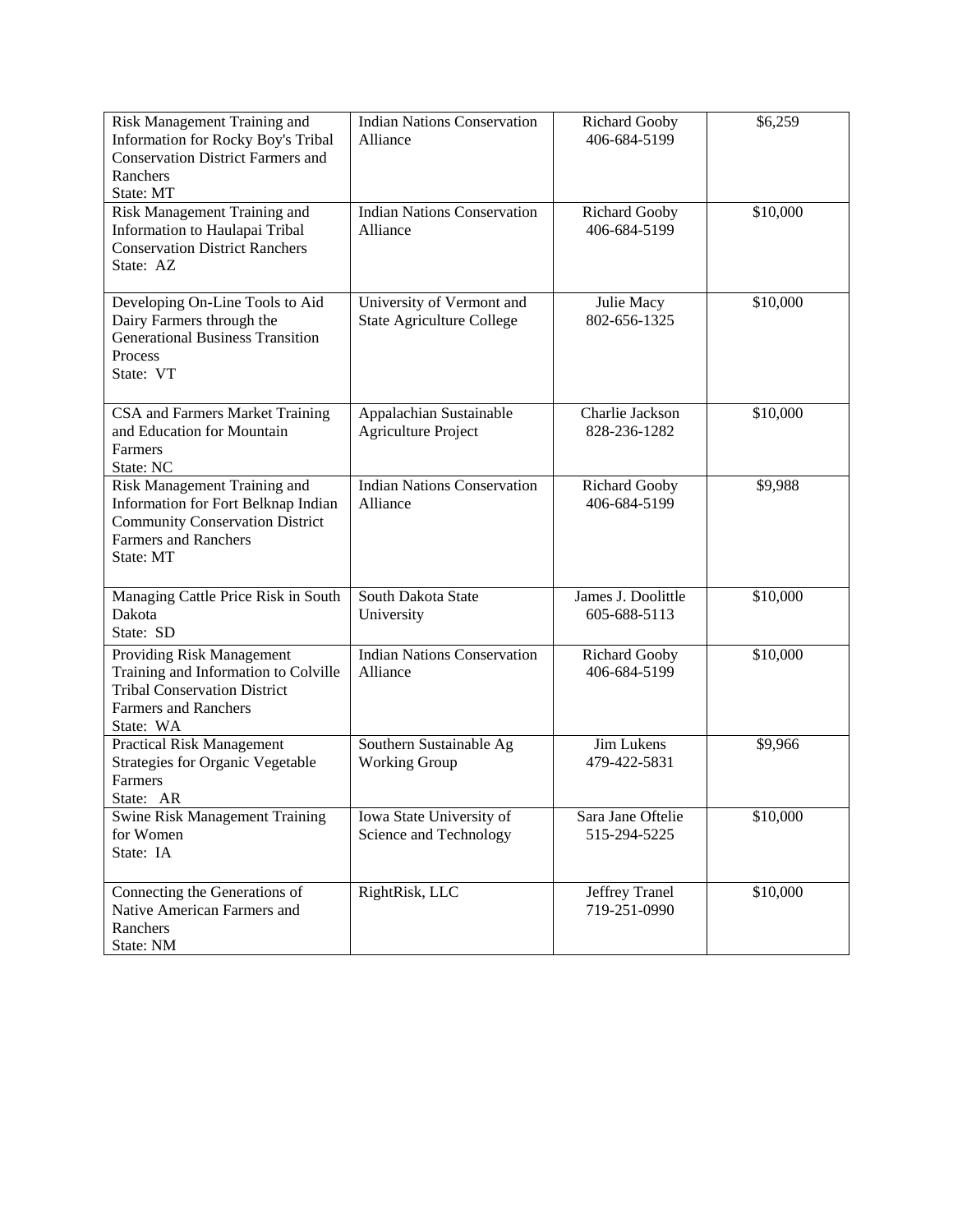| California Small Farm Conference      | California Small Farm           | Allen Moy                      | \$9,985  |
|---------------------------------------|---------------------------------|--------------------------------|----------|
| State: CA                             | Conference                      | 831-659-0436                   |          |
| Risk Strategies for Arizona Nursery   | Arizona Board of Regents, U.    | Dr. Leslie Tolbert             | \$10,000 |
| Producers                             | of Arizona                      | 520-626-6000                   |          |
| State: AZ                             |                                 |                                |          |
| Risk Strategies for New Mexico        | Arizona Board of Regents, U.    | Dr. Leslie Tolbert             | \$10,000 |
| <b>Nursery Producers</b>              | of Arizona                      | 520-626-6000                   |          |
| State: NM                             |                                 |                                |          |
| Risk Strategies for California        | Arizona Board of Regents, U.    | Dr. Leslie Tolbert             | \$10,000 |
| <b>Nursery Producers</b>              | of Arizona                      | 520-626-6000                   |          |
| State: CA                             |                                 |                                |          |
| <b>New York Wholesale Success</b>     | FamilyFarmed.org                | Jim Slama                      | \$10,000 |
| State: NY                             |                                 | 708-763-9920                   |          |
| <b>Specialty Crop Risk Management</b> | Arizona Board of Regents, U.    | Dr. Leslie Tolbert             | \$10,000 |
| Tools and Strategies for Pests and    | of Arizona                      | 520-626-6000                   |          |
| <b>Limited Irrigation Water</b>       |                                 |                                |          |
| State: AZ                             |                                 |                                |          |
| Southern California Wholesale         | FamilyFarmed.org                | Jim Slama                      | \$10,000 |
| <b>Success</b>                        |                                 | 708-763-9920                   |          |
| State: CA                             |                                 |                                |          |
| Risk Management Education for         | <b>Texas AgriLife Extension</b> | Ms. Diane Gilliland            | \$9,996  |
| <b>Texas Livestock Producers on</b>   | Service                         | 979-845-4761                   |          |
| Pastures and Forages                  |                                 |                                |          |
| State: TX                             |                                 |                                |          |
| Arizona Pistachio Association Risk    | Arizona Board of Regents, U.    | Dr. Leslie Tolbert             | \$10,000 |
| <b>Management Education</b>           | of Arizona                      | 520-626-6000                   |          |
| State: AZ                             |                                 |                                |          |
| SURE, AGR-Lite and LRP Risk           | Arizona Board of Regents, U.    | Dr. Leslie Tolbert             | \$10,000 |
| Management Education for Arizona      | of Arizona                      | 520-626-6000                   |          |
| Livestock and Forage Producers        |                                 |                                |          |
| State: AZ                             |                                 |                                |          |
| <b>Inland Northwest Small Farm</b>    | Washington State University     | Pat Munts                      | \$9,963  |
| Conference                            |                                 | 509-477-2173                   |          |
| State: WA                             |                                 |                                |          |
| Risk Management Education for         | RightRisk, LLC                  |                                | \$10,000 |
| Nebraska Livestock Producers in       |                                 | Jeffrey Tranel<br>719-251-0990 |          |
| 2010-2011                             |                                 |                                |          |
|                                       |                                 |                                |          |
| State: NE                             | Farm Safety 4 Just Kids         | David Schweitz                 |          |
| Regional Safety and Health            |                                 |                                | \$10,000 |
| Workshops                             |                                 | 515-331-6506                   |          |
| State: KS                             |                                 |                                |          |
| Risk Management Education for         | RightRisk, LLC                  | Jeffrey Tranel                 | \$10,000 |
| Oregon Agricultural Producers         |                                 | 719-251-0990                   |          |
| State: OR                             |                                 |                                |          |
| New Cooperation in a New Risk         | Kansas State University         | Paul Lowe                      | \$9,997  |
| Era: Joint Risk Management            |                                 | 785-532-6804                   |          |
| Education in Kansas and Nebraska      |                                 |                                |          |
| State: KS                             |                                 |                                |          |
| Regional Safety and Health            | Farm Safety 4 Just Kids         | David Schweitz                 | \$10,000 |
| Workshops in Spokane, WA              |                                 | 515-331-6506                   |          |
| State: WA                             |                                 |                                |          |
| Anne's Project - Missouri             | The Curators of the             | Leeann Davenport               | \$10,000 |
| State: MO                             | University of Missouri          | 573-882-7560                   |          |
|                                       |                                 |                                |          |
|                                       |                                 |                                |          |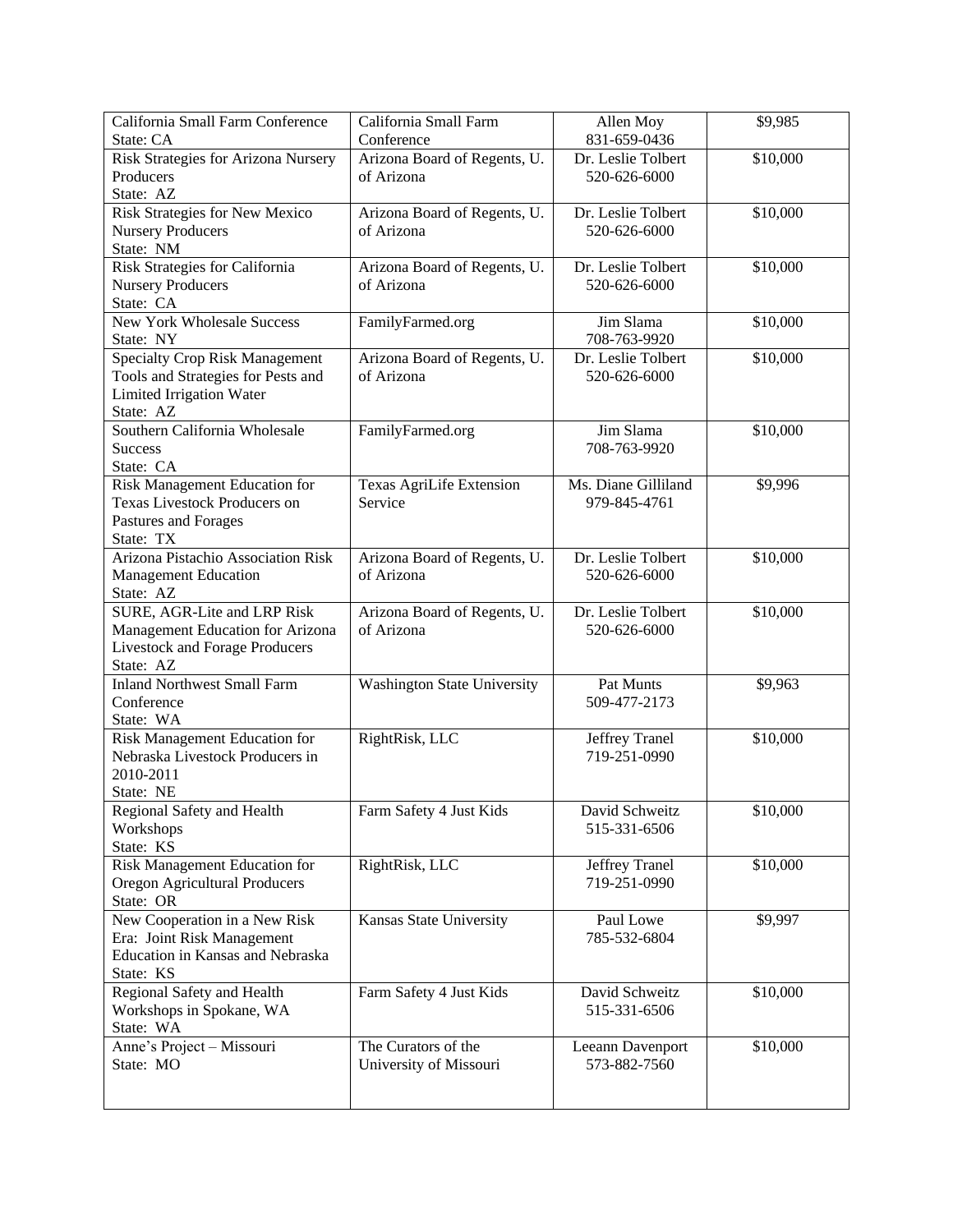| <b>Florida Wholesale Success</b>               | FamilyFarmed.org      | Jim Slama<br>708-763-9920 | \$10,000 |
|------------------------------------------------|-----------------------|---------------------------|----------|
| State: FL<br>Developing the Risk Resilience of | University of Wyoming | Cole Ehmke                | \$6,931  |
| <b>Newer Farmers</b>                           |                       | 307-766-3782              |          |
| State: WY                                      |                       |                           |          |
| Developing the Risk Resilience of              | University of Wyoming | Cole Ehmke                | \$10,000 |
| Newer Producers: Eastern                       |                       | 307-766-3782              |          |
| Wyoming                                        |                       |                           |          |
| State: WY                                      |                       |                           |          |
| <b>Washington DC Wholesale Success</b>         | FamilyFarmed.org      | Jim Slama                 | \$9,208  |
| State: DC                                      |                       | 708-763-9920              |          |
| Risk Management Training for                   | Custom Ag, Inc.       | John Mangus               | \$9,999  |
| Montana Beginning Producers                    |                       | 307-548-9636              |          |
| State: MT                                      |                       |                           |          |
| Risk Management Training for                   | Custom Ag, Inc.       | John Mangus               | \$9,999  |
| South Dakota Beginning Producers               |                       | 307-548-9636              |          |
| State: SD                                      |                       |                           |          |
| <b>Risk Management Training for</b>            | Custom Ag, Inc.       | John Mangus               | \$9,999  |
| <b>Arkansas Beginning Producers</b>            |                       | 307-548-9636              |          |
| State: AR                                      |                       |                           |          |
| Risk Management Training for                   | Custom Ag, Inc.       | John Mangus               | \$9,999  |
| Kentucky Beginning Farmers                     |                       | 307-548-9636              |          |
| State: KY                                      |                       |                           |          |
| Risk Management Training for                   | Custom Ag, Inc.       | John Mangus               | \$9,999  |
| Louisiana Beginning Producers                  |                       | 307-548-9636              |          |
| State: LA                                      |                       |                           |          |
| Risk Management Education for                  | Custom Ag, Inc.       | John Mangus               | \$9,999  |
| <b>Tennessee Beginning Producers</b>           |                       | 307-548-9636              |          |
| State: TN                                      |                       |                           |          |
| Risk Management Training for                   | Custom Ag, Inc.       | John Mangus               | \$9,999  |
| <b>Indiana Beginning Producers</b>             |                       | 307-548-9636              |          |
| State: IN                                      |                       |                           |          |
| Risk Management Training for Ohio              | Custom Ag, Inc.       | John Mangus               | \$9,999  |
| <b>Beginning Producers</b>                     |                       | 307-548-9636              |          |
| State: OH                                      |                       |                           |          |
| Drought Mitigation Education and               | Prune Bargaining      | Greg Thompson             | \$10,000 |
| <b>Market Information Opportunities</b>        | Association           | 530-674-5636              |          |
| State: CA                                      |                       |                           |          |
| Risk Management Training for Iowa              | Custom Ag, Inc.       | John Mangus               | \$9,999  |
| <b>Beginning Producers</b>                     |                       | 307-548-9636              |          |
| State: IA                                      |                       |                           |          |
| Risk Management Training for                   | Custom Ag, Inc.       | John Mangus               | \$9,999  |
| Minnesota Beginning Producers                  |                       | 307-548-9636              |          |
| State: MN                                      |                       |                           |          |
| Risk Management Training for                   | Custom Ag, Inc.       | John Mangus               | \$9,991  |
| <b>Wisconsin Beginning Producers</b>           |                       | 307-548-9636              |          |
| State: WI                                      |                       |                           |          |
| Risk Management Training for                   | Custom Ag, Inc.       | John Mangus               | \$9,999  |
| <b>Idaho Beginning Producers</b>               |                       | 307-548-9636              |          |
| State: ID                                      |                       |                           |          |
| Risk Management Training for                   | Custom Ag, Inc.       | John Mangus               | \$9,999  |
| Colorado Beginning Producers                   |                       | 307-548-9636              |          |
| State: CO                                      |                       |                           |          |
|                                                |                       |                           |          |
|                                                |                       |                           |          |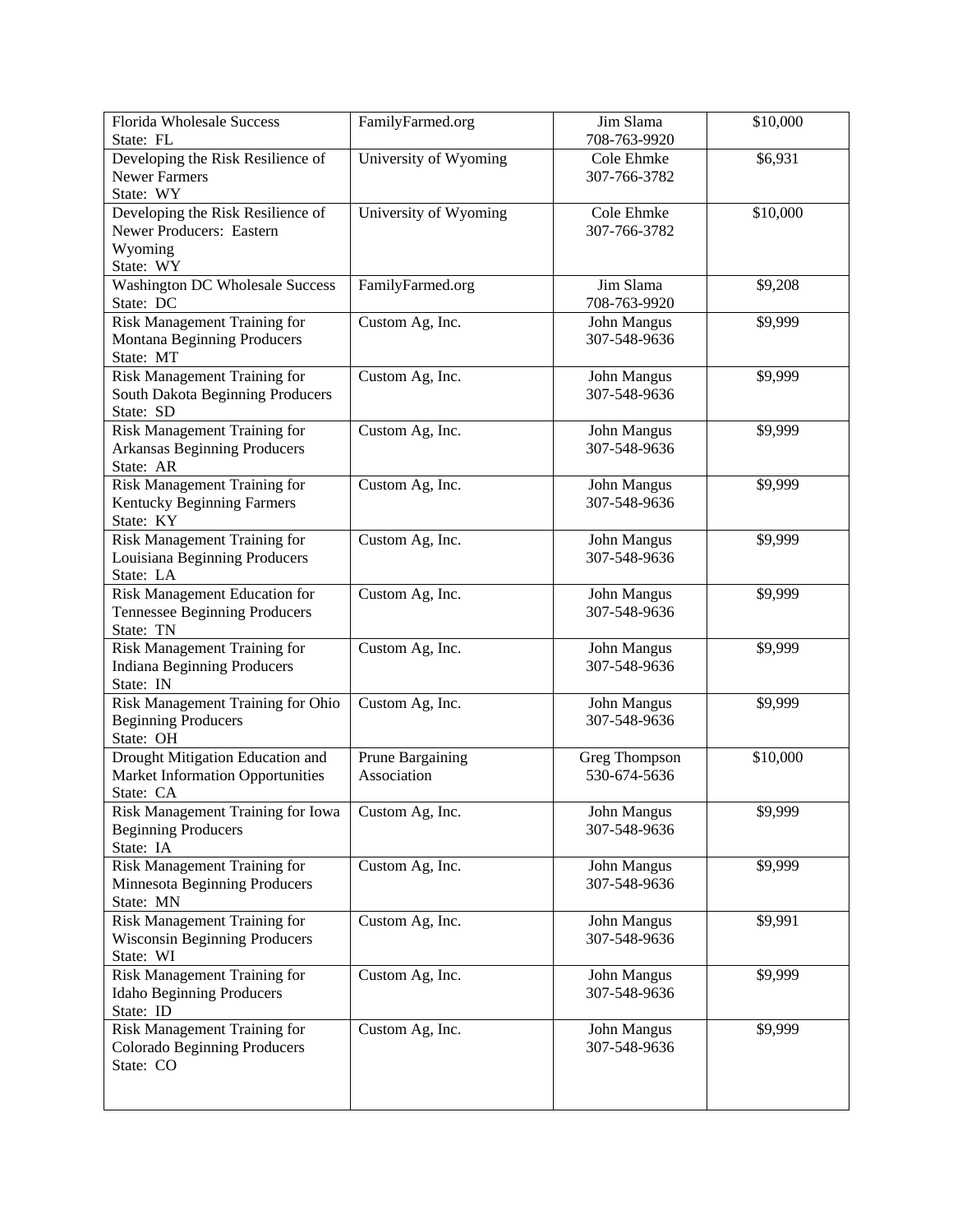| Risk Management Training for<br>Nebraska Beginning Producers<br>State: NE                                      | Custom Ag, Inc.       | <b>John Mangus</b><br>307-548-9636      | \$9,999 |
|----------------------------------------------------------------------------------------------------------------|-----------------------|-----------------------------------------|---------|
| Risk Management Training for<br>Montana Sheep Producers<br>State: MT                                           | Custom Ag, Inc.       | John Mangus<br>307-548-9636             | \$9,999 |
| Risk Management Training for<br>California Sheep Producers<br>State: CA                                        | Custom Ag, Inc.       | John Mangus<br>307-548-9636             | \$9,999 |
| Risk Management Training for<br><b>Texas Sheep Producers</b><br>State: TX                                      | Custom Ag, Inc.       | John Mangus<br>307-548-9636             | \$9,999 |
| Risk Management Training for<br>Oregon Sheep Producers<br>State: OR                                            | Custom Ag, Inc.       | John Mangus<br>307-548-9636             | \$9,999 |
| <b>Estate Transfer Risk Considerations</b><br>for North Carolina Christmas Tree<br><b>Growers</b><br>State: NC | Custom Ag, Inc.       | John Mangus<br>307-548-9636             | \$9,999 |
| <b>Estate Transfer Risk Considerations</b><br>for Pennsylvania Christmas Tree<br><b>Growers</b><br>State: PA   | Custom Ag, Inc.       | John Mangus<br>307-548-9636             | \$9,999 |
| <b>Estate Transfer Risk Considerations</b><br>for Michigan Christmas Tree<br>Growers<br>State: MI              | Custom Ag, Inc.       | John Mangus<br>307-548-9636             | \$9,999 |
| <b>Estate Transfer Risk Considerations</b><br>for Wisconsin Christmas Tree<br>Growers<br>State: WI             | Custom Ag, Inc.       | John Mangus<br>307-548-9636             | \$9,999 |
| Risk Management Mentoring for<br><b>Farmers and Ranchers</b><br>State: NE                                      | Legal Aid of Nebraska | David Pantos<br>402-348-1069<br>ext.203 | \$9,899 |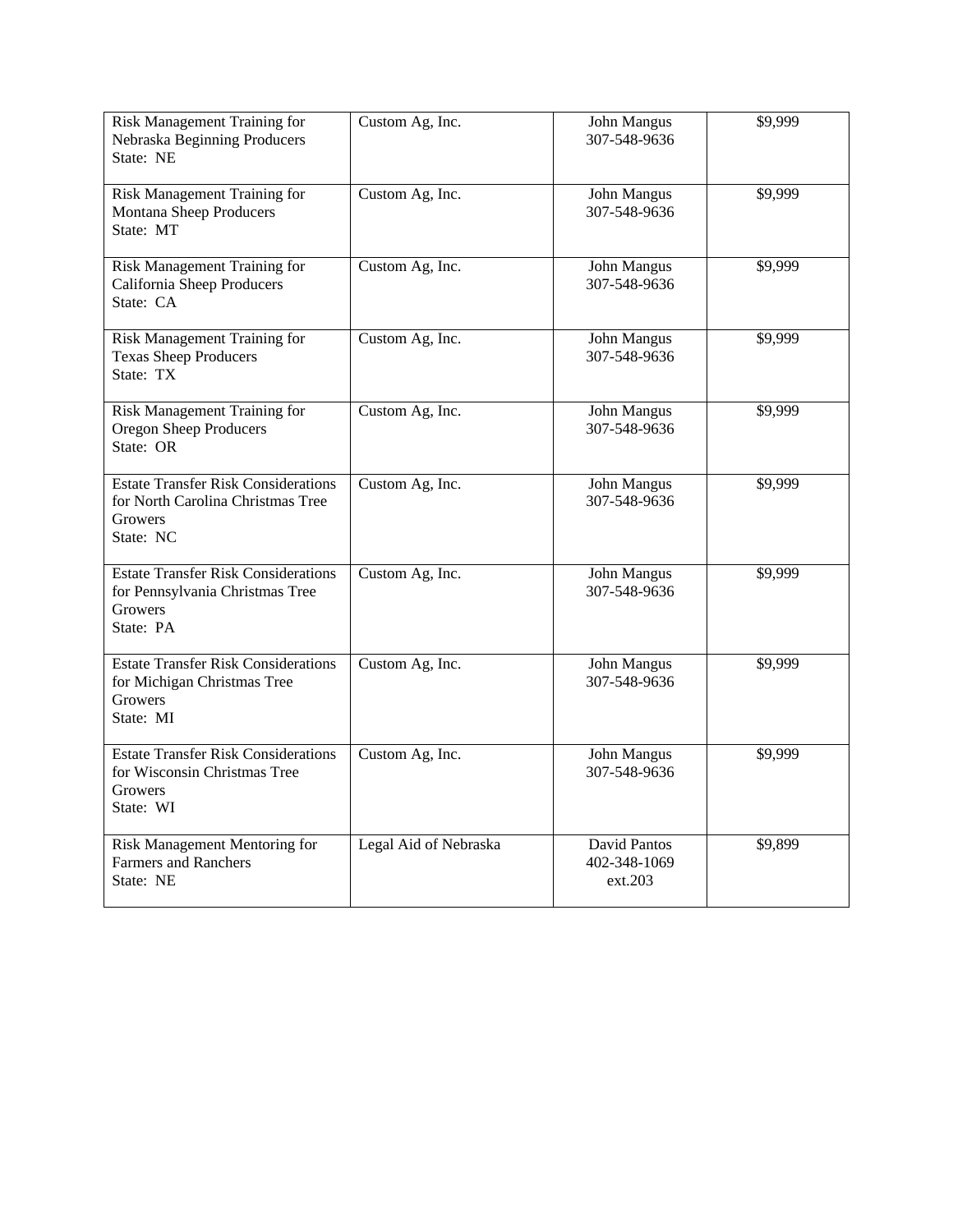| Master Marketer - Central Texas<br>State: TX | Texas AgriLife Extension<br>Service | Ms. Diane Gilliland<br>979-845-4761 | \$10,000 |
|----------------------------------------------|-------------------------------------|-------------------------------------|----------|
| 069 - Texas Cotton/Grain Risk                | <b>Texas AgriLife Extension</b>     | Ms. Diane Gilliland                 | \$9,900  |
| Management Workshop                          | Service                             | 979-845-4761                        |          |
| State: TX                                    |                                     |                                     |          |
| Heart of the Farm - Women in                 | Board of Regents of the             | Stephanie Gray                      | \$9,991  |
| Agriculture 2011                             | University of Wisconsin             | 608-262-0237                        |          |
| State: WI                                    |                                     |                                     |          |
| Managing Marketing Risk Through              | RightRisk, LLC                      | Jeffrey Tranel                      | \$10,000 |
| <b>Better Market Planning</b>                |                                     | 719-251-0990                        |          |
| State: Idaho                                 |                                     |                                     |          |
| Small Acreage Risk Management                | Texas AgriLife Extension            | Ms. Diane Gilliland                 | \$10,000 |
| Conferences                                  | Service                             | 979-845-4761                        |          |
| State: TX                                    |                                     |                                     |          |
| Farmers Thinking Entrepreneurially           | The Pennsylvania State              | Winifred McGee                      | \$10,000 |
| State: PA                                    | University                          | 717-570-4391                        |          |
| Annie's Arkansas Project: Phase              | Arkansas Women in                   | Carrie Hirmer                       | \$9,993  |
| Four                                         | Agriculture                         | 870-653-6258                        |          |
| State: AR                                    |                                     |                                     |          |
| Women in Blue Jeans: Ag Risk                 | The Curators of the                 | Leeann Davenport                    | \$10,000 |
| <b>Management Conference</b>                 | University of Missouri              | 573-882-7560                        |          |
| State: MO                                    |                                     |                                     |          |
| <b>Understanding the New Common</b>          | Iowa State University of            | Sara Jane Oftelie                   | \$10,000 |
| Crop Insurance Policy (COMBO)                | Science and Technology              | 515-294-5225                        |          |
| and Insuring Horticultural Crops             |                                     |                                     |          |
| State: IA                                    |                                     |                                     |          |
| <b>Financial Accounting Workshops</b>        | Board of Regents of the             | Molly Van Wagner                    | \$9,944  |
| <b>Using Agricultural Accounting</b>         | University of Wisconsin             | 715-425-3195                        |          |
| <b>Information Management System</b>         |                                     |                                     |          |
| (AAIMS)                                      |                                     |                                     |          |
| State: WI                                    |                                     |                                     |          |
| <b>Estate Transfer Risk Considerations</b>   | Custom Ag, Inc.                     | John Mangus                         | \$9,999  |
| for Minnesota Christmas Tree                 |                                     | 307-548-9636                        |          |
| Growers                                      |                                     |                                     |          |
| State: MN                                    |                                     |                                     |          |
| Risk Management Education and                | Just Food, Inc.                     | Jacquie Berger                      | \$9,968  |
| Outreach for Farmers Marketing in            |                                     | 212-645-9880                        |          |
| New York City                                |                                     | ext.242                             |          |
| State: NY                                    |                                     |                                     |          |
| Managing Risk for Southeast Ohio             | Rural Action                        | Michelle Decker                     | \$10,000 |
| <b>Specialty Crop Producers</b>              |                                     | 740-767-4938                        |          |
| State: OH                                    |                                     |                                     |          |
| Risk Management Training for New             | Custom Ag, Inc.                     | John Mangus                         | \$9,999  |
| <b>Mexico Livestock Producers</b>            |                                     | 307-548-9636                        |          |
| State: NM                                    |                                     |                                     |          |
| Risk Management Training for                 | Custom Ag, Inc.                     | John Mangus                         | \$9,999  |
| Arizona Livestock Producers                  |                                     | 307-548-9636                        |          |
| State: AZ                                    |                                     |                                     |          |
| Risk Management Training for                 | Custom Ag, Inc.                     | John Mangus                         | \$9,999  |
| Louisiana Livestock Producers                |                                     | 307-548-9636                        |          |
| State: LA                                    |                                     |                                     |          |
| Motivating Participants in Risk              | Prune Bargaining                    | Greg Thompson                       | \$10,000 |
| Reduction Strategies in Michigan             | Association                         | 530-674-5636                        |          |
| State: MI                                    |                                     |                                     |          |
|                                              |                                     |                                     |          |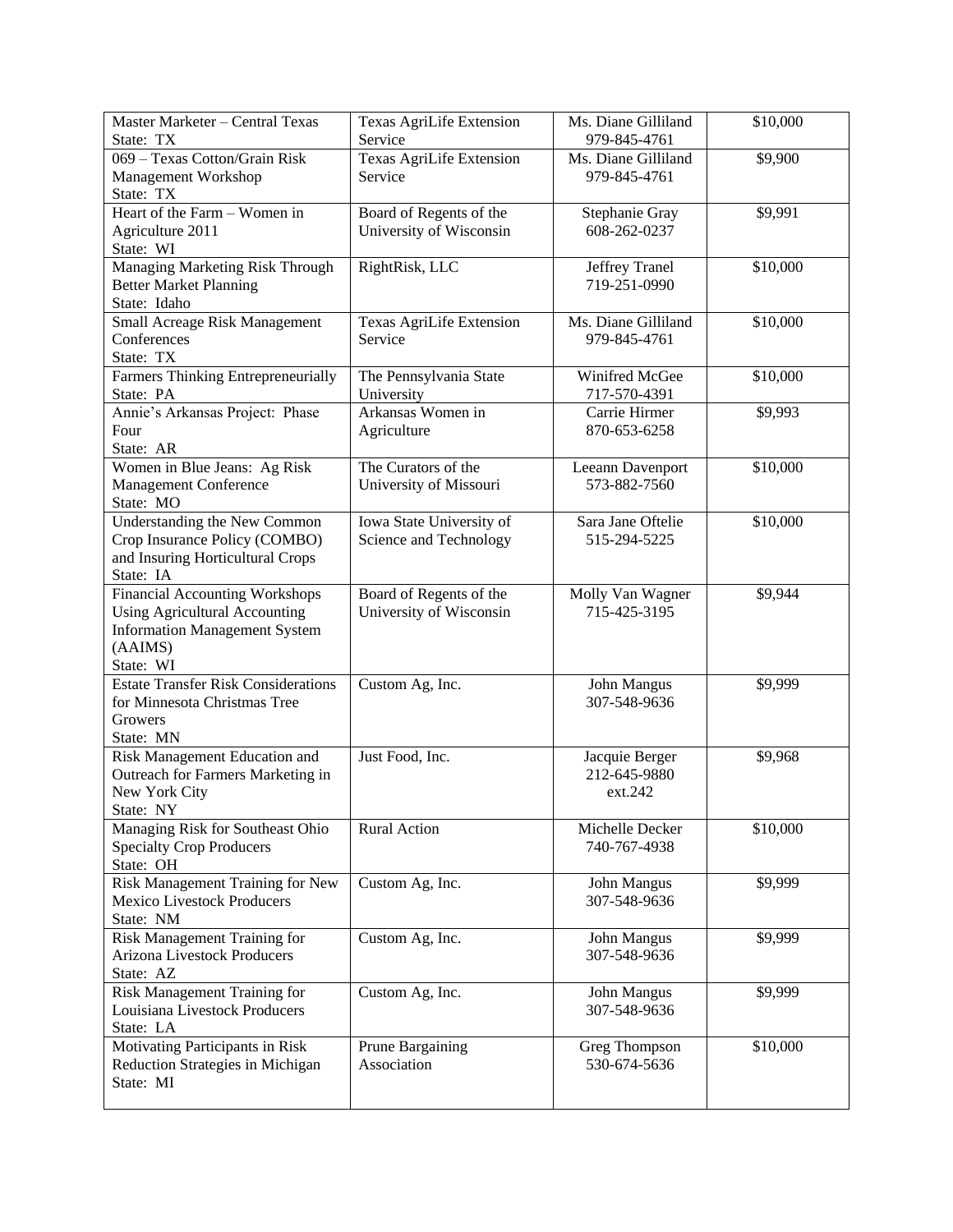| Risk Management Training for<br><b>Florida Livestock Producers</b> | Custom Ag, Inc.              | John Mangus<br>307-548-9636 | \$9,999  |
|--------------------------------------------------------------------|------------------------------|-----------------------------|----------|
| State: FL                                                          |                              |                             |          |
| <b>Livestock Risk Management</b>                                   | Oregon Cattleman's           | Kay Teisl                   | \$9,968  |
| Program                                                            | Association                  | 503-361-8941                |          |
| State: OR                                                          |                              |                             |          |
| Risk Management Training for                                       | Custom Ag, Inc.              | John Mangus                 | \$9,999  |
| North Carolina Livestock and                                       |                              | 307-548-9636                |          |
| <b>Vegetable Producers</b>                                         |                              |                             |          |
| State: NC                                                          |                              |                             |          |
| A Comprehensive Risk                                               | Board of Regents of the      | Molly Van Wagner            | \$9,958  |
| Management Education Program for                                   | Univ. of Wisconsin           | 715-425-3195                |          |
| <b>Wisconsin Cattle Feeders</b>                                    |                              |                             |          |
| State: WI                                                          |                              |                             |          |
| Risk Management Training for                                       | Custom Ag, Inc.              | John Mangus                 | \$9,999  |
| Kansas Beginning Producers                                         |                              | 307-548-9636                |          |
| State: KS                                                          |                              |                             |          |
| <b>National Bison Association Risk</b>                             | National Bison Association   | Jim Matheson                | \$9,802  |
| <b>Management Training Series</b>                                  |                              | 303-292-2833                |          |
| State: KS                                                          |                              | ext.101                     |          |
| Motivating Participation in Risk                                   | Prune Bargaining             | Greg Thompson               | \$10,000 |
| Reduction Strategies with Grower                                   | Association                  | 530-674-5636                |          |
| <b>Experience Market Information</b>                               |                              |                             |          |
| State: CA<br>Risk Management Training for                          |                              |                             | \$9,999  |
|                                                                    | Custom Ag, Inc.              | John Mangus<br>307-548-9636 |          |
| Virginia Livestock and Vegetable<br>Producers                      |                              |                             |          |
| State: VA                                                          |                              |                             |          |
| Crop Insurance Training for                                        | Custom Ag, Inc.              | John Mangus                 | \$9,999  |
| Louisiana Oyster Growers                                           |                              | 307-548-9636                |          |
| State: LA                                                          |                              |                             |          |
| Risk Management Training Series                                    | National Bison Association   | Jim Matheson                | \$9,475  |
| State: MT                                                          |                              | 303-292-2833                |          |
|                                                                    |                              | ext.101                     |          |
| National Bison Advantage/Risk                                      | National Bison Association   | Jim Matheson                | \$9,475  |
| <b>Management Training Series</b>                                  |                              | 303-292-2833                |          |
| State: MT                                                          |                              | ext.101                     |          |
| Training Report for Honey, Pasture                                 | North-South Institute        | Samuel Scott                | \$10,000 |
| Poultry and Small Livestock                                        |                              | 954-434-8220                |          |
| Producers in Selected Southern                                     |                              |                             |          |
| <b>States</b>                                                      |                              |                             |          |
| State: FL                                                          |                              |                             |          |
| Risk Management Education and                                      | High Sierra Resource         | William Bennett/            | \$9,955  |
| Information to Farmers and                                         | Conservation &               | Mary Powell                 |          |
| Ranchers in Placer County                                          | Development Council, Inc.    | 530-823-5687                |          |
| State: CA                                                          |                              | ext.101                     |          |
| <b>Managing Farm Labor Risks</b>                                   | Community Involved in        | Kelly Coleman               | \$9,992  |
| State: MA                                                          | Sustaining Agriculture, Inc. | 413-665-7100                |          |
| <b>National Bison Association Risk</b>                             | National Bison Association   | Jim Matheson                | \$7,408  |
| <b>Management Training Series</b>                                  |                              | 303-292-2833                |          |
| State: PA                                                          |                              | ext.101                     |          |
| Growing Farmers, Growing Farms -                                   | Minnesota Food Association   | Glen Hill                   | \$9,900  |
| <b>Big River Farms Program</b><br>State: MN                        |                              | 651-433-3676, Ext 11        |          |
|                                                                    |                              |                             |          |